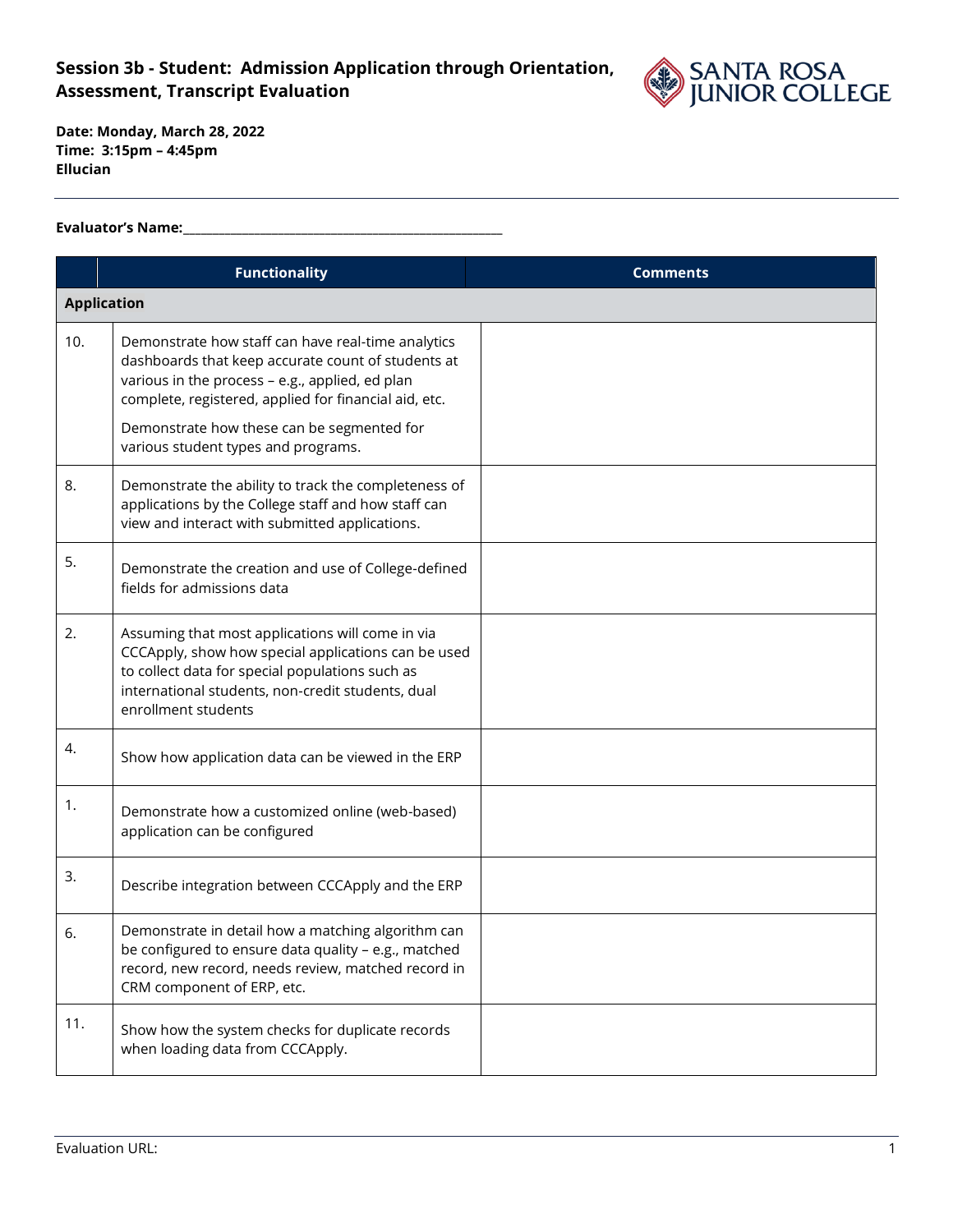

|     | <b>Functionality</b>                                                                                                                                                                                                         | <b>Comments</b> |
|-----|------------------------------------------------------------------------------------------------------------------------------------------------------------------------------------------------------------------------------|-----------------|
| 7.  | Demonstrate the ability to create an algorithm<br>capable of calculating a student's residency status<br>with information derived from data on the admission<br>application.                                                 |                 |
| 12. | Show the student self-service both on desktop and<br>mobile interface                                                                                                                                                        |                 |
| 9.  | Demonstrate the ability to provide the student with<br>college information (Student ID number, email and<br>registration date) immediately after submitting an<br>application.                                               |                 |
| 14. | Show how students can upload/submit external<br>transcripts and evaluation forms -- and then view<br>evaluation of transcripts through system.                                                                               |                 |
| 13. | Demonstrate notification to student once external<br>transcripts have arrived and have been entered into<br>the system.                                                                                                      |                 |
| 17. | Demonstrate how communications history is<br>recorded and maintained and how staff can interact<br>with this data                                                                                                            |                 |
| 18. | Demonstrate how comments and other information<br>can be recorded by staff and viewed by other staff<br>based on permissions.                                                                                                |                 |
| 16. | Demonstrate the ability to generate a variety of<br>communications, e.g., email messages, text<br>messages, to new students. Demonstrate the ability<br>to automate these reminders.                                         |                 |
| 15. | Demonstrate the ability for a student to book a<br>counseling or financial aid appointment online<br>identify the reason for the<br>appointment.                                                                             |                 |
|     | Provisioning                                                                                                                                                                                                                 |                 |
| 19. | Ability to trigger provisioning based on student status<br>- e.g., application complete - and integrate with<br>Identity Management System (e.g., Active Directory,<br>LDAP, etc.) for e-mail creation, network access, etc. |                 |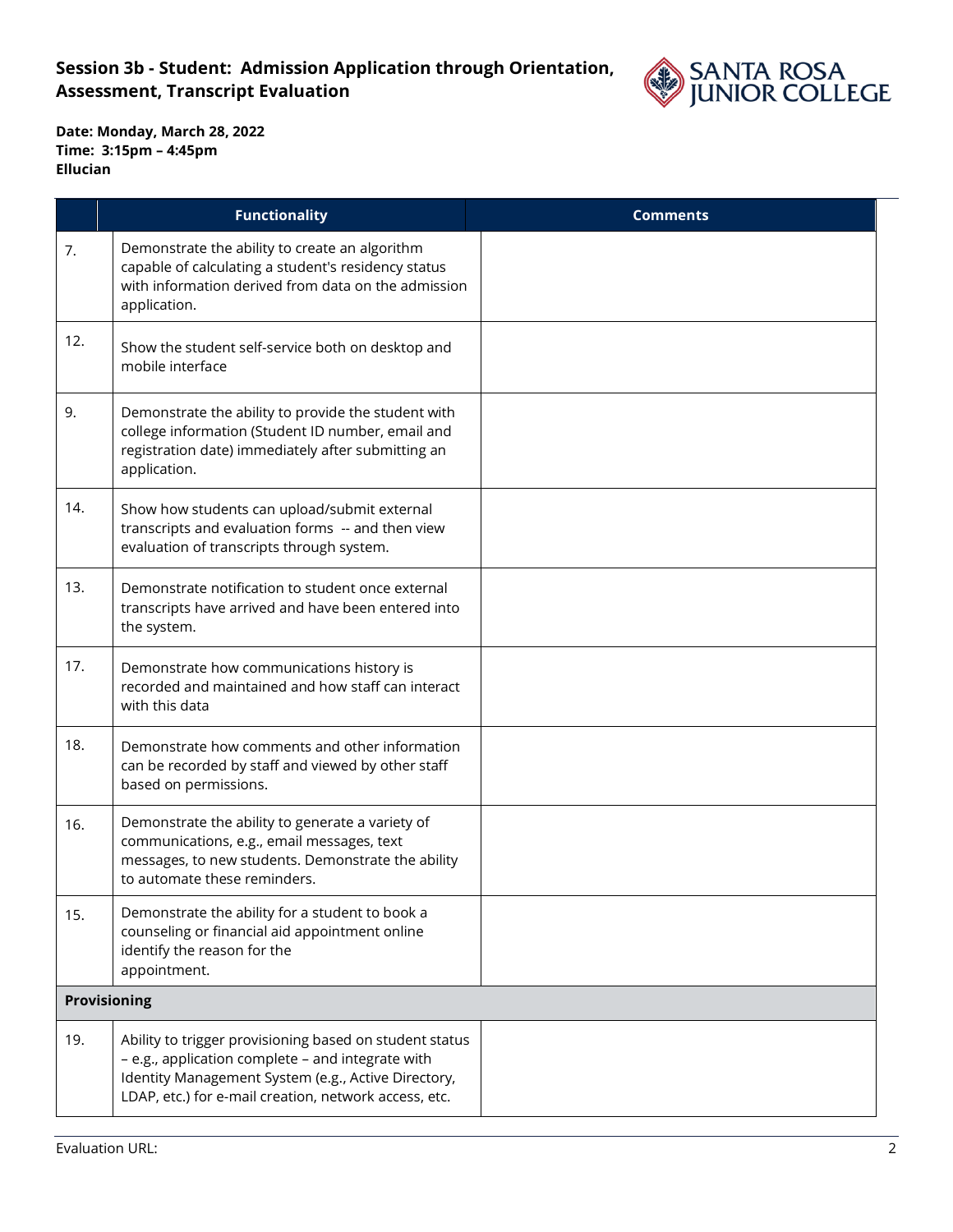

|                  | <b>Functionality</b>                                                                                                                                                                                                                        | <b>Comments</b> |
|------------------|---------------------------------------------------------------------------------------------------------------------------------------------------------------------------------------------------------------------------------------------|-----------------|
| <b>Checklist</b> |                                                                                                                                                                                                                                             |                 |
| 20.              | Demonstrate the ability to identify student type<br>based on self-declared information and existing<br>information in the SIS to correctly identify the student<br>type.                                                                    |                 |
| 21.              | Demonstrate the ability to configure the system to<br>display "next steps" to incoming students based on<br>student type - e.g., first-time students click to start<br>orientation, international students apply for I-20, etc.             |                 |
| 23.              | Demonstrate the ability for student to securely<br>upload documents to meet checklist items                                                                                                                                                 |                 |
| 26.              | Demonstrate the ability to record completion of<br>various activities - e.g., orientation, assessment,<br>creation of ed plan, application for financial aid, etc.                                                                          |                 |
| 24.              | Demonstrate the ability to auto-generate and<br>schedule reminders to students who have incomplete<br>items on their checklists                                                                                                             |                 |
| 25.              | Demonstrate the ability to auto-notify students about<br>existing account holds before proceeding to next<br>steps                                                                                                                          |                 |
| 22.              | Auto-assess self-reported data and - if assessment<br>requirements met - display "Here are your<br>recommended courses based on your great work in<br>high school"                                                                          |                 |
|                  | <b>Communications management</b>                                                                                                                                                                                                            |                 |
| 28.              | Demonstrate the ability to target messages based on<br>student information - e.g., graduated from specific<br>local high school in specific year, application complete<br>but orientation not started, resides in certain zip code,<br>etc. |                 |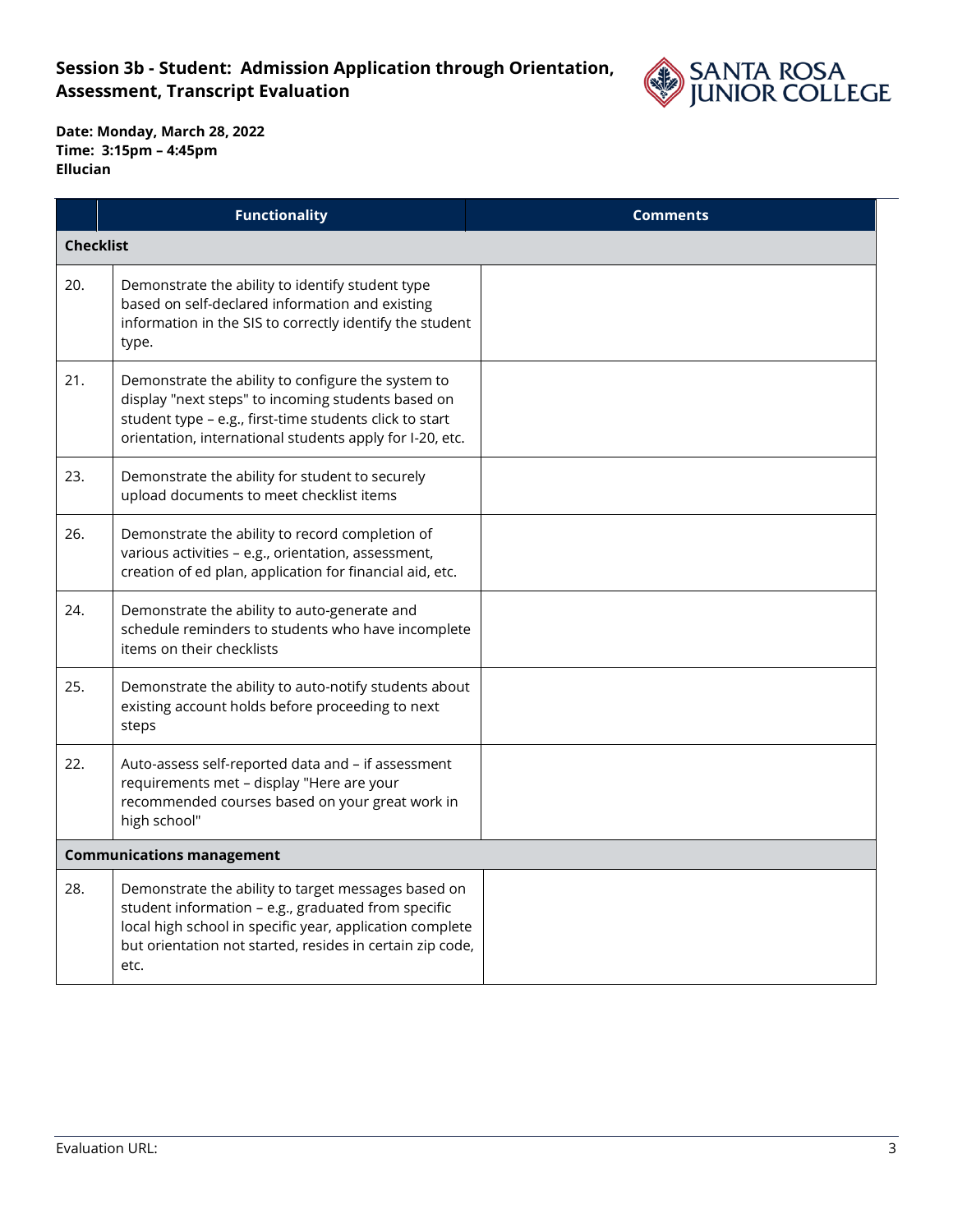

|     | <b>Functionality</b>                                                                                                                                                                                                                                                                                                                                                                                                                                                                                                        | <b>Comments</b> |
|-----|-----------------------------------------------------------------------------------------------------------------------------------------------------------------------------------------------------------------------------------------------------------------------------------------------------------------------------------------------------------------------------------------------------------------------------------------------------------------------------------------------------------------------------|-----------------|
| 27. | Demonstrate the ability to auto-generate<br>personalized messages based on configured<br>scenarios - e.g., "Thanks for completing your<br>application, click here for the next step," or incoming<br>student has completed orientation and then receives,<br>"Great job with orientation! Click here to see your<br>recommended classes."<br>Provide examples of specific events that can trigger<br>communications and what granularity is available to<br>allow departmental control over communication<br>trigger rules. |                 |
| 29. | Demonstrate the ability to send auto-generated<br>messages based on registration schedule. (e.g., "Your<br>application has been submitted. Registration is<br>currently in progress, please review schedule of<br>classes and proceed to register on X date/time. The X<br>term begins in N weeks.")                                                                                                                                                                                                                        |                 |
| 30. | Demonstrate the ability to create communication<br>plans - i.e., a timed sequence based on student<br>characteristics - from new student entry through<br>graduation                                                                                                                                                                                                                                                                                                                                                        |                 |
|     | <b>Transfer Evaluation</b>                                                                                                                                                                                                                                                                                                                                                                                                                                                                                                  |                 |
| 35. | Demonstrate the ability to incorporate<br>articulated/equated courses into a student's degree<br>audit                                                                                                                                                                                                                                                                                                                                                                                                                      |                 |
| 32. | Demonstrate the ability to set up<br>articulated/equivalent courses. Demonstrate how<br>these courses are set up.                                                                                                                                                                                                                                                                                                                                                                                                           |                 |
| 33. | Demonstrate the ability to create academic year-<br>based records for public and private colleges and<br>universities with different grading scales                                                                                                                                                                                                                                                                                                                                                                         |                 |
| 34. | Demonstrate the ability to auto-articulate/equate<br>courses that have been loaded or entered into the<br><b>ERP</b>                                                                                                                                                                                                                                                                                                                                                                                                        |                 |
| 31. | Demonstrate the ability to load incoming transcripts<br>electronically to tables in the ERP                                                                                                                                                                                                                                                                                                                                                                                                                                 |                 |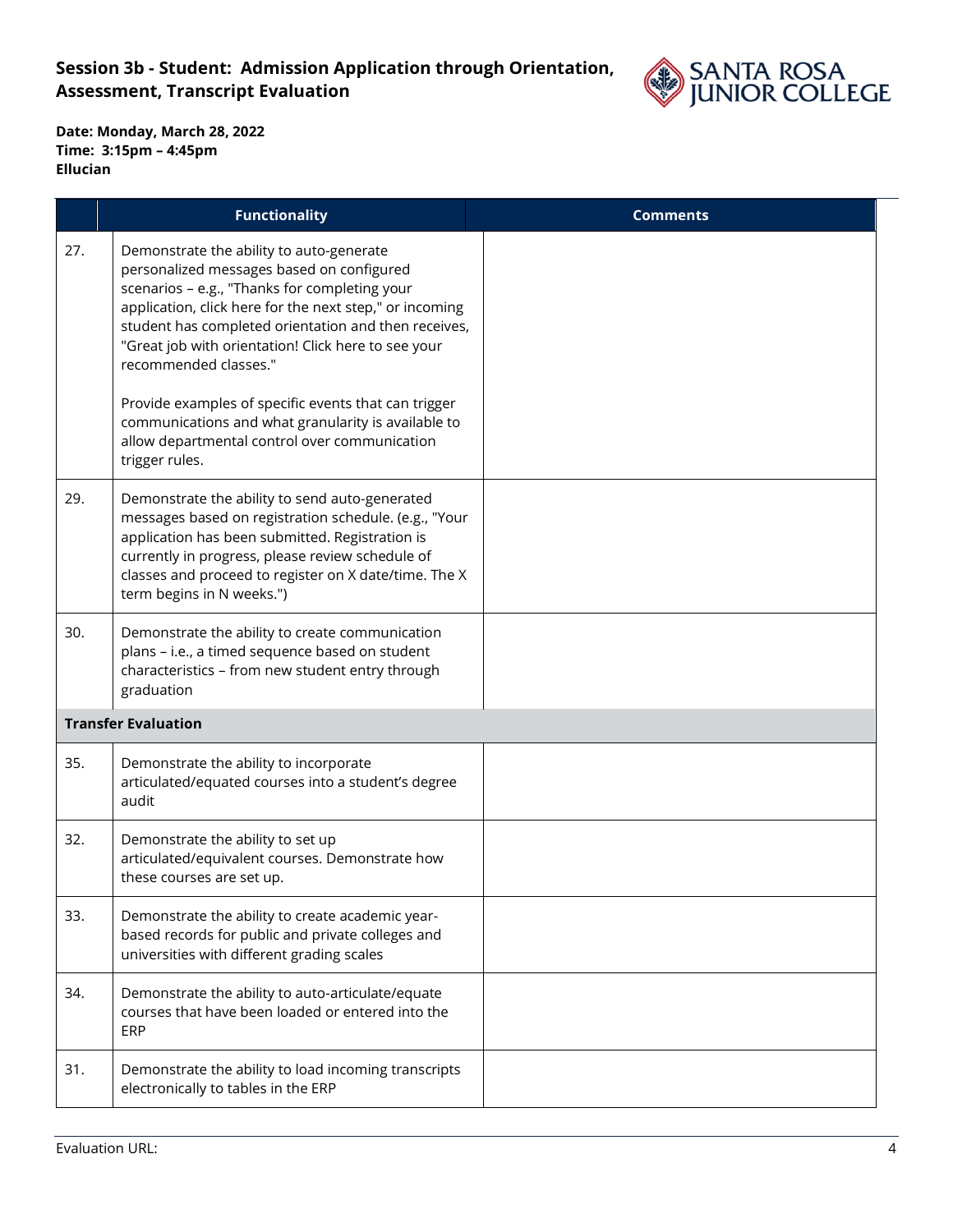

|     | <b>Functionality</b>                                                                                                                                                              | <b>Comments</b> |
|-----|-----------------------------------------------------------------------------------------------------------------------------------------------------------------------------------|-----------------|
| 36. | Demonstrate the ability to route incoming transcript,<br>syllabus, course description to academic department<br>for evaluation and then return to the evaluator for<br>completion |                 |
| 39. | Demonstrate how the system separates non-credit<br>student enrollment from credit student enrollment.                                                                             |                 |
| 37. | Demonstrate the repeat logic functionality.                                                                                                                                       |                 |
| 40. | Demonstrate how high dual enrollment registration is<br>handled when it comes to limitations on enrollment.                                                                       |                 |
| 38. | Demonstrate manual entering of applications.                                                                                                                                      |                 |
| 41. | Demonstrate how the system establishes limitations<br>on enrollment beyond prerequisites (such as age or<br>vaccination status)                                                   |                 |
| 42. | Demonstrate how the system provides an athletic<br>eligibility module                                                                                                             |                 |
| 43. | Demonstrate how the system provides an<br>international students module                                                                                                           |                 |